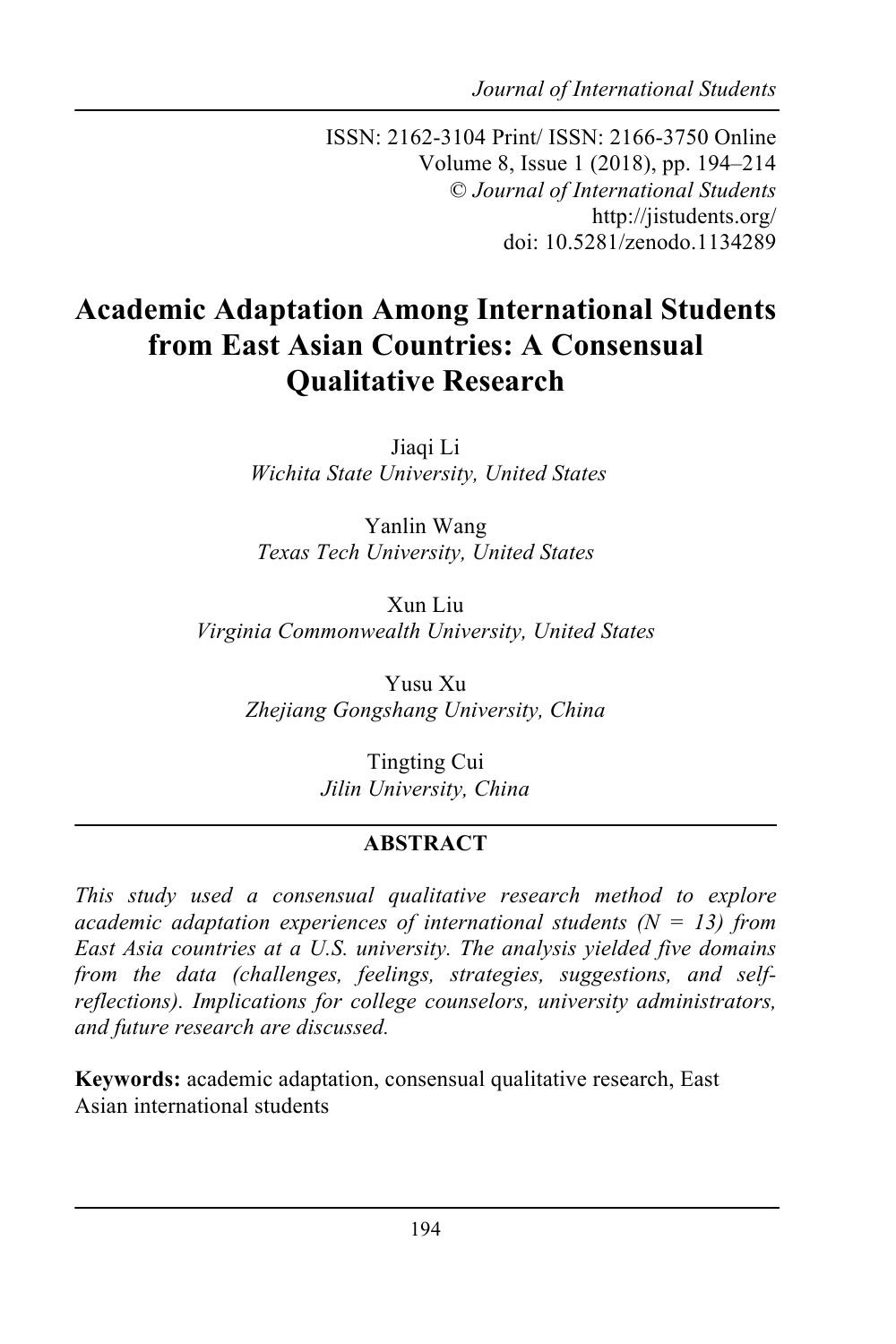**T**he number of East Asian international students in the United States is rapidly increasing (Li, Marbley, Bradley, & Lan, 2016; Li, Wang, & Xiao, 2014). In the 2014–2015 academic year, there were 975,926 international students studying at U.S. colleges and universities, with a continued growth rate of 10% over the past decades (Institute of International Education, 2016). Of the top countries of origin of international students, 42% come from East Asia: China, South Korea, Japan, and Taiwan (Institute of International Education, 2016). According to the National Association for Foreign Student Affairs (NAFSA, 2015), international students provide huge economic benefits (\$30.5 billion, 2014/2015) and enhance academic institutions in the United States in terms of diversifying the campus. However, research has indicated that international students, especially from East Asian countries have a series of cross-cultural difficulties related to adapting into American higher education systems (Baba & Hosoda, 2014; Hamamura & Laird, 2014; Li, Liu, Wei, & Lan, 2013; Zhou, Frey, & Bang, 2011). Moreover, there has been limited research conducted on the experiences associated with academic adaptation among East Asian international students (Zhou et al., 2011). Therefore, college counselors, university administrators, and researchers need a better understanding of the issues that East Asian international students face in their sojourner experiences.

#### **LITERATURE REVIEW**

#### **East Asian International Students**

Students from Asian countries are often classified as Asian international students at U.S. colleges and universities. However, there are significant differences among these students in terms of their culture, religion, ethnicity, and language (Holt, 2015). This study focuses on a group of international students originally from East Asia, including China, Japan, and South Korea. By geographical location, these students are defined as East Asian international students so as to differentiate them from students from other Asian countries such as India or Vietnam. As far as the purpose of research is concerned, East Asian international students account for a high percentage of international students studying in the United States (Roy, 2013), hold similar cultural and ethnic characteristics that "stem from a complex history of race relations" (Ritter, 2015, p. 405), and have a strong motivation for academic achievement (Kondo-Brown, 2009; Yu & Downing, 2011).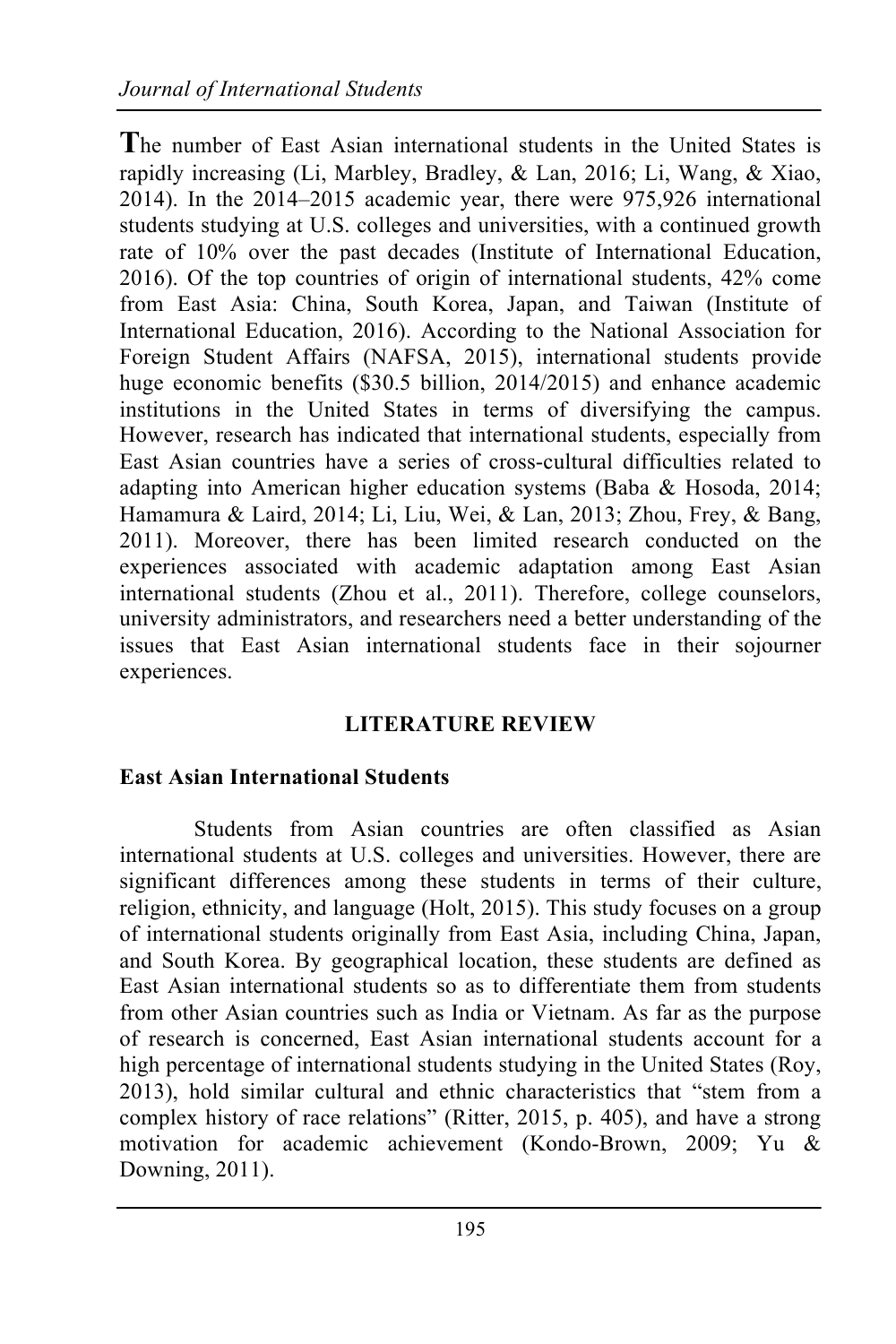## **Academic Adaptation Challenges**

Existing research on East Asian international students has identified a number of variables that play a vital role in academic adaptation. These variables include, but are not limited to, English language proficiency and classroom learning styles (Leong, 2015; Li et al., 2016; Yeh & Inose, 2003; Zhou et al., 2011). For instance, numerous studies have indicated the influence of English language proficiency on academic achievement and social adaptation among international students, particularly for East Asian students studying in U.S. universities and colleges (Light, Xu, & Mossop, 1987; Liu, 2001; Spinks & Ho, 1984; Zhou et al., 2011). In an investigation of 979 international students, Rosenthal, Russell, and Thomson (2008) found that 24% of Asian students report having difficulties in written English and 22% in spoken English, along with a high level of psychological distress. Similarly, Yeh and Inose (2003) investigated the effect of reported English fluency on acculturative stress among a sample of 359 international students in the context of Europe and Asia. Their findings indicated that a high level of English language fluency can improves academic performance amongst Asian international students. Likewise, Leong (2015) qualitatively examined the academic experiences of 11 international students (seven of them are from China). In Leong's findings, English language proficiency was considered as the primary challenge and barrier to students' academic success.

Most Asian international students whose first language is not English have to encounter more complexities and challenges than domestic students when they take university courses (Yan  $\&$  Berliner, 2013; Spinks  $\&$ Ho, 1984; Zhou et al., 2011). The learning style in U.S. classrooms are different from what Asian students are used to in their home countries (Wong, 2004). More specifically, Asian students employ different learning approaches (e.g., traditional lecture format) from their American classmates. East Asian students focus on memorization with the purpose of obtaining satisfied grades and passing exams (Leder & Forgasz, 2004; Samuelowicz, 1987). These students are sometimes labelled as surface or passive learners by Western society (Biggs, 1996; Watkins, 1996). When East Asian international students arrive in the United States, they experience a structured education system that brings them much greater freedom in course choice and personal time management than their home universities. Meanwhile, studying at U.S. universities also requires Asian students to adapt into a culturally and linguistically different study environment, which emphasizes critical thinking, creativity, and initiative (McClure, 2003).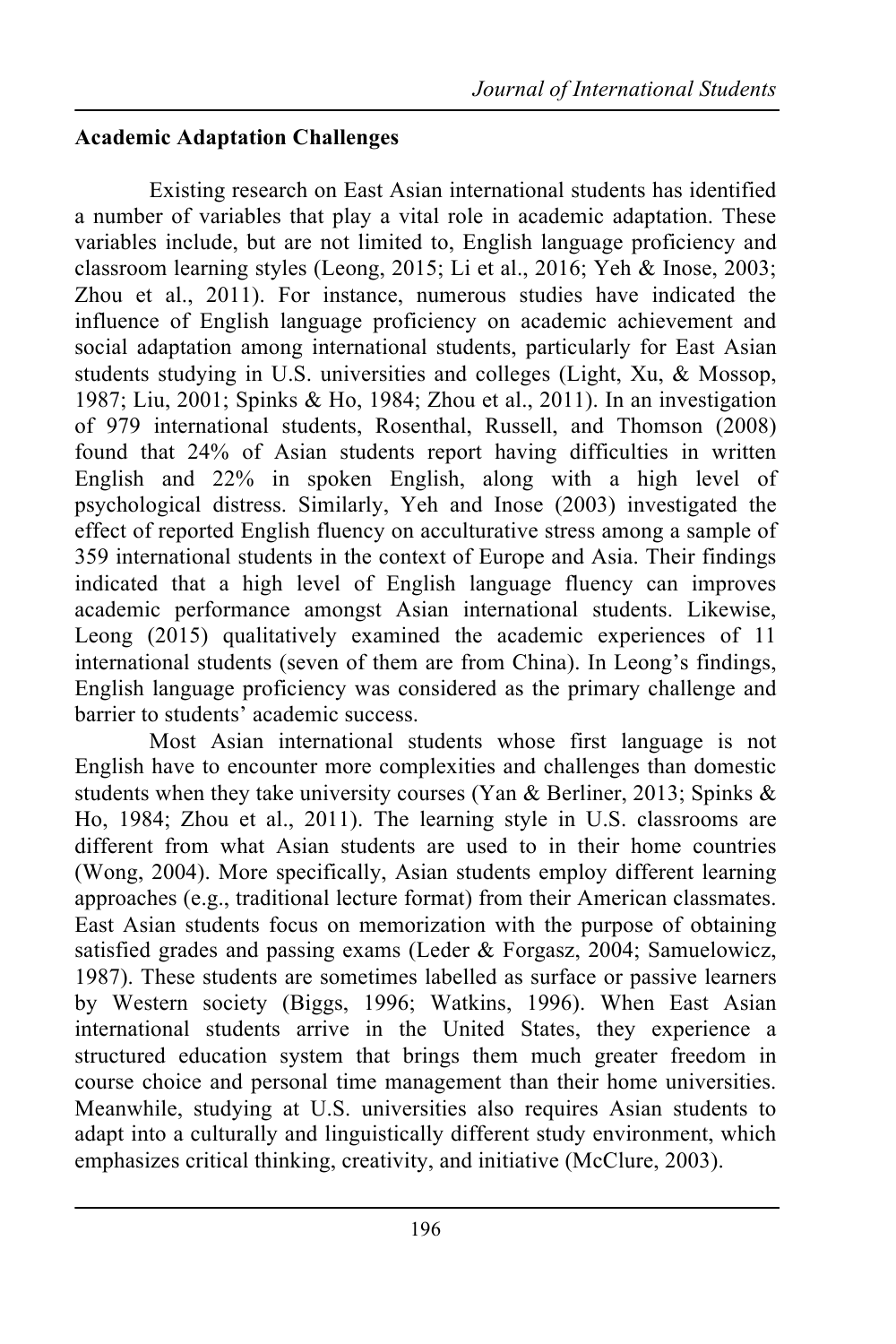## **Conceptual Framework**

The conceptual framework for the current study was informed by Berry's (1997, 2005) acculturation model as well as consensual analysis of literature discussed by Hill (2010). Specifically, Berry (1997) proposed a multidimensional theory of acculturation, including four possible strategies of acculturation such as assimilation, separation, integration, and marginalization. This model provides a comprehensive framework that can be used as a conceptual lens to make sense of how individuals are able to function in ethnic and dominant cultures. In addition, we reviewed Zhou et al.'s (2011) findings in order to provide a picture of where we began our research on academic adaptation. To respond to Zhou et al.'s call for exploring identified subthemes through a specific sample, the present study examines the academic experiences of a group of East Asian international students at a deeper level using a consensual qualitative research (CQR) method. Together, these factors were deemed an ideal lens for the current study.

#### **RESEARCH METHOD**

Given the exploratory nature of this study, we chose to use a consensual qualitative research (CQR) method (Hill, 2010; Hill et al., 2005). Compared to other forms of qualitative research, Hill (2010) stated that this methodology is "ideal for studying in depth the inner experiences, attitudes, and beliefs of individuals because it allows researchers to gain a rich, detailed understanding" (p. 15). The purpose of this study was to fill the gap in the literature by developing a deep understanding of meaningfully academic adaptation of East Asian international students in the United States. Accordingly, we developed five specific research areas through a team of researchers' consensual agreement and from a review of the literature (Li et al., 2016; Liu, 2001; Poyrazli et al., 2004; Zhou et al., 2011): (a) challenges, (b) feelings, (c) strategies, (d) suggestions, and (e) selfreflections.

#### **Participants**

Hill (2010) recommended that the ideal sample size of CQR is between 12 and 15 which are sufficient to find some consistency in the results. By applying this rule, a total of 13 East Asian international students enrolled at a large-sized public university located in the Midwestern United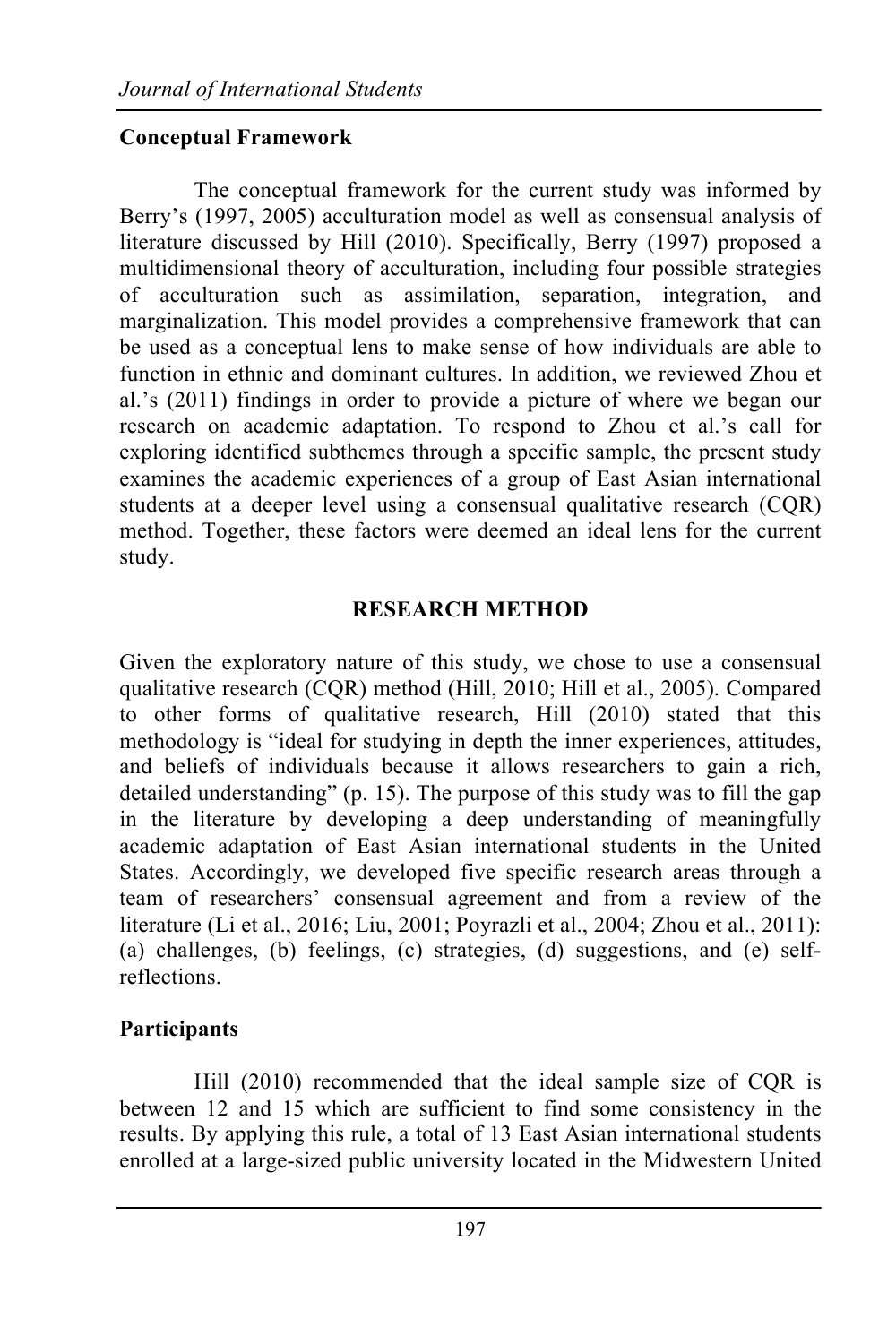States participated in the current study. Participants also met the following criteria: (a) They were students originally from East Asian countries (China, Japan, North Korea, South Korea, Mongolia, or Taiwan); and (b) their average time spent in the United States was between 1 and 6 years. Using this range, participants were able to reflect on their feelings and experiences while they moved to a culturally diverse campus. There was not any reward or compensation for all participants.

Of 13 participants, seven (53.8%) were from China, two (15.4%) were from Taiwan, three (23.1%) were from South Korea, and one (7.7%) was from Japan. All participants identified as Asian, with eight out of the participants identifying as male (61.5%) and five identifying as female  $(38.5\%)$ . Participant ages ranged from 19 to 40 years old ( $\dot{M} = 23.69$ ,  $SD =$ 5.57), and their length of stay in the United States ranged from 1 to 6 years  $(M = 3.19, SD = 1.56)$ . In regard to the academic degree, there were nine undergraduates  $(69.2\%)$ , two master's students  $(15.4\%)$ , and two doctoral students (15.4%).

#### **Procedure**

Participants were recruited through student associations at the university after receiving institutional review board approval. The investigators contacted the associations' chairs regarding the appropriate protocol for sending invitation letters to potential participants. The sample of participants was selected based on meeting the selection criteria and with the intention to include participants from various countries to yield diverse perspectives with regards to their academic adaptation experiences. Once participants were identified, we emailed them a research packet that included the informed consent, a demographic questionnaire, and a copy of the interview questions. After we received signed informed consent forms, we scheduled either face-to-face or telephone interviews using semistructured interview questions as a guide. For the face-to-face and telephone interviews, dialogues were audio recorded and then transcribed for the further analysis. All interviews lasted approximately 40 min. At the end of the interviews, participants were given an opportunity to review their responses for clarifications or omissions, and participants were assured that their names or identifying information were not included in the data report. Interview questions were developed based on the literature and focused on five research areas of interest: Question 1–3 asked about academic challenges (e.g., "what academic challenges have you experienced?"); Questions 4–5 were related to feelings (e.g., "what were the feelings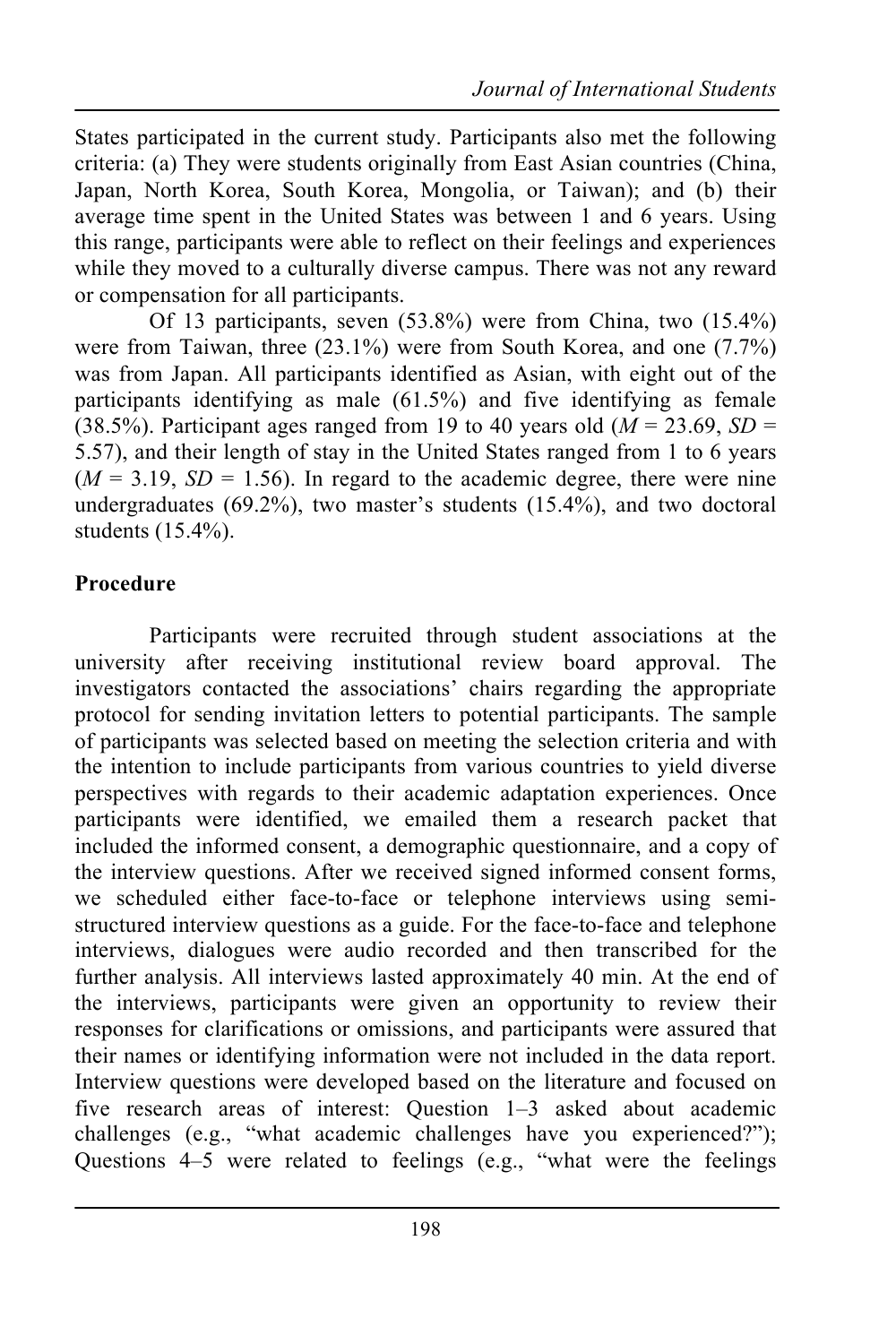associated with difficulties you have?"); Questions 6–7 focused on strategies (e.g., "what was your strategy in overcoming the difficulties?"); Questions 8–9 invited participants to give suggestions to their fellow students (e.g., "what suggestions would you like to give to your fellow students?"), and Question 10 was a self-reflection question (e.g., "what did you learn about yourself from answering these questions?").

## **Data Analysis**

The CQR data analysis, as outlined by Hill (2010), in our study consisted of two major steps (within-case analysis and cross-analysis) as well as seven minor ones (develop domains, construct core ideas, auditors check, revise domains/core ideas, develop categories within domains across all cases, auditors check cross-analysis, and revise cross-analysis based on audit). In the step of within-case analysis, three researchers independently viewed the final verified transcripts to develop a list of domains and core ideas. Upon completion, researchers met to consensually create a finalized domain/core idea list that best fit the focus of the study. When disagreements during any part of the analysis came up, researchers went back to the raw data in order to reach a consensus. Once the domains and core ideas were identified, the auditor reviewed the consensus to ensure that the data were accurately presented. During the process, the domains and core ideas were repeatedly revised and "debated" among the research team members until the domain/core idea list was finalized. In the step of crossanalysis, researchers constructed a consensus version of the categories (domains/core ideas) as an outline for each case. Then data (core ideas) from each case were placed into each category. Hill et al. (1997) and Hill (2010) suggested that three levels (general, typical, and variant) of frequency of occurrence of the categories can be used in a CQR cross-analysis. The frequency labels in the current study were shown as general (e.g., English proficiency, course readiness), typical (e.g., connecting with locals, positive feelings), and variant (e.g., time management, dependence). Similar to the step of within-case analysis, researchers carefully examined each category to ensure that the data were accurate and fully presented. Then the auditor reviewed the cross-analysis and provided detailed feedback regarding data consistency and accuracy for the research team members. This process was continually repeated before the revision was finalized by team consensus.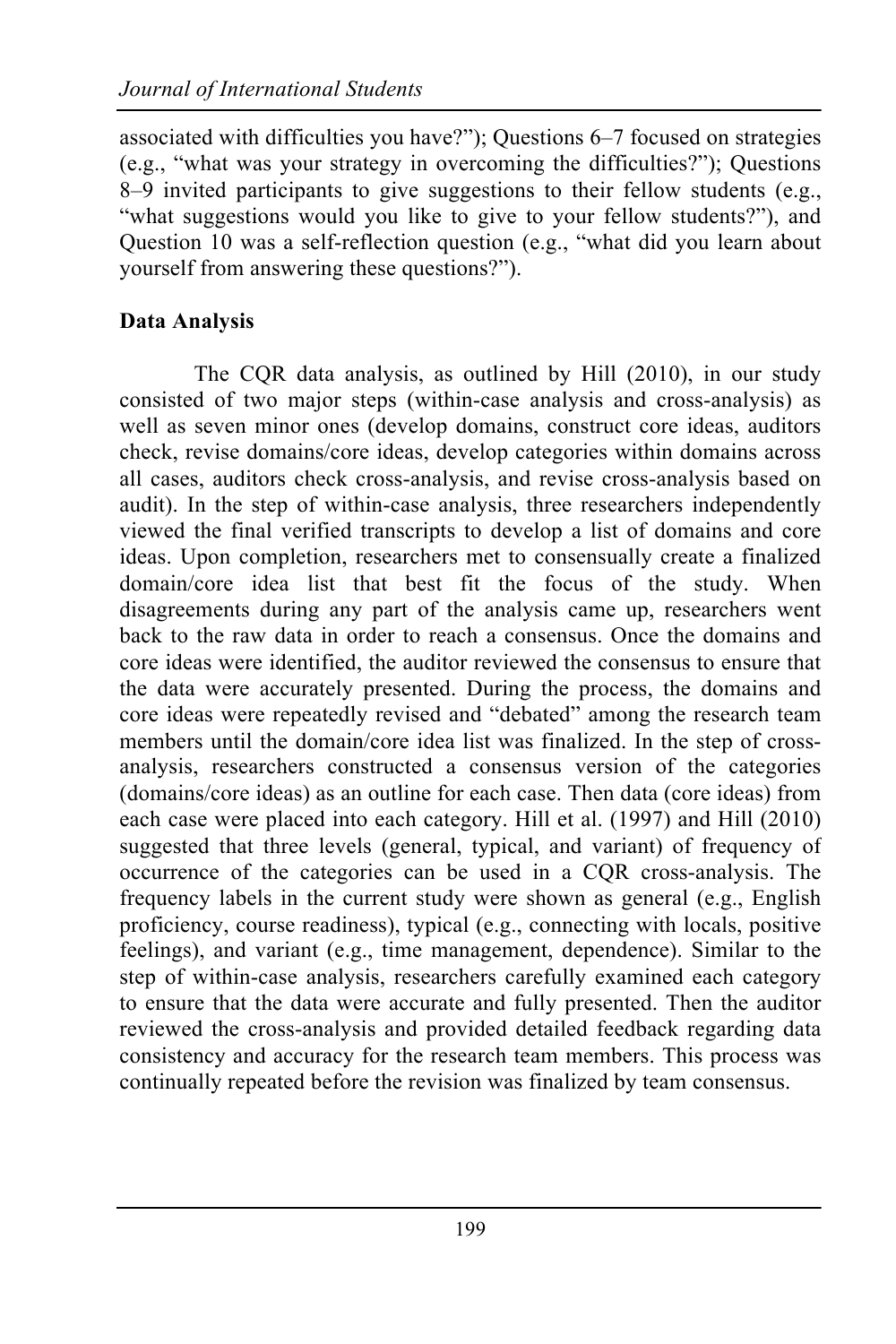#### **Research Team**

The research team consisted of two assistant professors, one postdoctoral fellow, and one visiting scholar. All research team members were trained in CQR (e.g., reading CQR books, reviewing CQR articles) and shared similar research interests. The first author was the principal investigator and served as an auditor in this study. The rest of the members participated in recruiting, interviewing, transcribing, and coding.

#### **Trustworthiness**

As recommended by Hill (2010) and Hill et al. (2005), we used several methods to establish trustworthiness and reduce researcher bias. Firstly, all research team members discussed their expectations and biases that might have influence on their interviewing and coding at the beginning of the study. Reporting expectations and biases allowed researchers to identify their own perceptions and interpretations of the data in the analysis. Secondly, we piloted the interview protocol with two people who met the participation criteria, but were not participating in the formal study. These pilot interviews allowed researchers to examine if interview questions functioned properly and logically. During the pilot interview, we revised several questions and adjusted the sequence of asking questions. Lastly, member checking was also involved in our study to ensure the accuracy and trustworthiness of the data (Hill et al., 2005). Upon the completion of transcription, we sent them to the participants to check for accuracy.

#### **RESULTS**

As shown in Table 1, our within-case analysis yielded five domains (challenges, feelings, strategies, suggestions, and self-reflections), 16 core ideas (e.g., English proficiency, positive feelings), and 24 subcore ideas (e.g., improve English, know rules and set boundaries) that emerged from the data. Likewise, cross-analysis revealed that four categories (e.g., English proficiency, course readiness) were labeled as "general" (having 12 to 13 responses), five categories (e.g., connecting with locals, positive feelings) were labeled as "typical" (seven to 11 responses), and seven categories (e.g., time management, isolation) were labeled as "variant" (two to six responses). These domains, as well as core and subcore ideas, are discussed in the following paragraphs. Pseudonyms are used to maintain the confidentiality of each participant.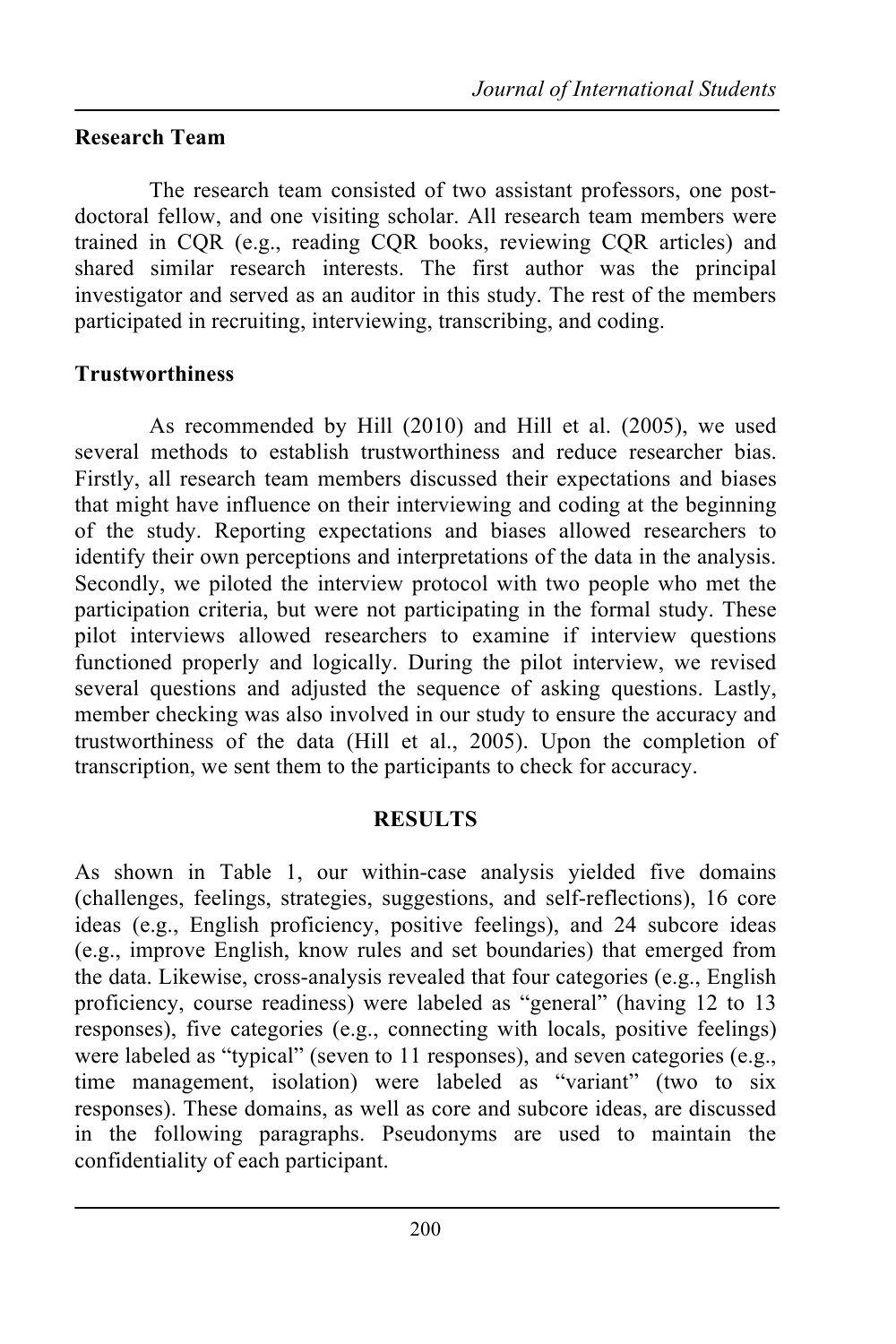| <b>Domains</b> | Core ideas                | Frequency | <b>Respondents</b> | <b>Subcore ideas</b>                                        |
|----------------|---------------------------|-----------|--------------------|-------------------------------------------------------------|
| Challenges     | English<br>Proficiency    | General   | 12                 | Improve English                                             |
|                |                           |           |                    | Afraid to speak<br>English                                  |
|                | Connecting<br>with locals | Typical   | 8                  | Learn to cope with<br>classmates/professors                 |
|                |                           |           |                    | Know rules and set<br>boundaries                            |
|                | Course<br>readiness       | General   | 13                 | Adapt to professor's<br>teaching style                      |
|                |                           |           |                    | Adjust study loads                                          |
|                |                           |           |                    | Select course wisely                                        |
|                | Time<br>management        | Variant   | 3                  | Improve time<br>management skills                           |
| Feelings       | Negative<br>feelings      | General   | 12                 | Frustrate, overwhelm,<br>stressful, exhausted,<br>powerless |
|                | Positive<br>feelings      | Typical   | $\overline{7}$     | Funny, positive, &<br>determined                            |
| Strategies     | Self-reliance             | General   | 12                 | Set up specific goals                                       |
|                |                           |           |                    | Take notes                                                  |
|                |                           |           |                    | Use an appointment<br>book                                  |
|                |                           |           |                    | Find the right place to<br>study                            |
|                | Dependence                | Typical   | 8                  | Utilize campus<br>resources                                 |
|                |                           |           |                    | Participate in study<br>groups                              |
|                |                           |           |                    | Ask study tips from a<br>senior fellow                      |
|                | Isolation                 | Variant   | 2                  | Home bird                                                   |
|                | Integration               | Variant   | 3                  | Learn actively and ask<br>for helps often                   |

*Table 1.* Summary of domains, core ideas, frequency, respondents, and subcore ideas.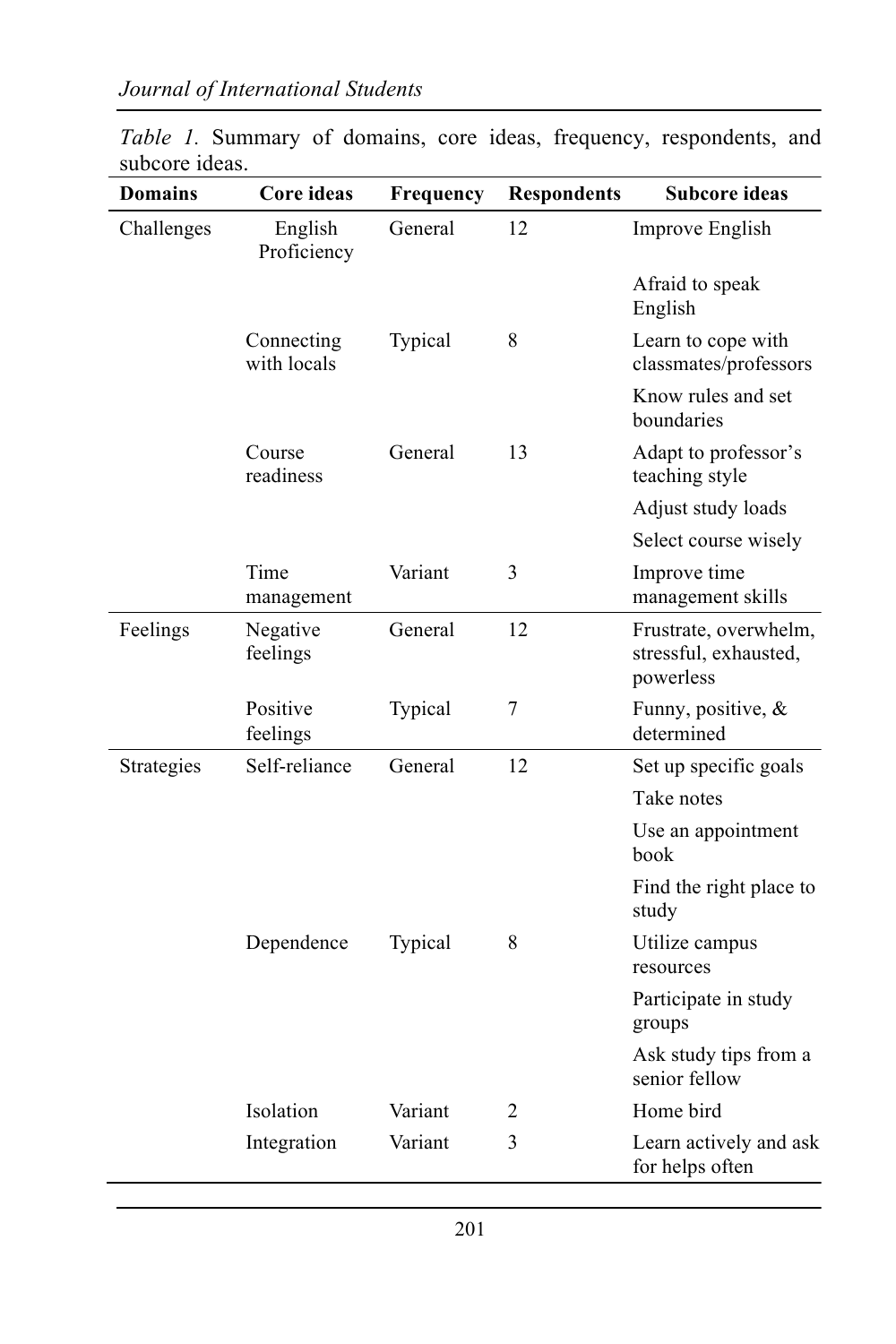| <b>Domains</b>       | Core ideas                                             | Frequency | <b>Respondents</b> | <b>Subcore ideas</b>                                |
|----------------------|--------------------------------------------------------|-----------|--------------------|-----------------------------------------------------|
| Suggestions          | Self-reliance                                          | Typical   | 11                 | Set up specific goals                               |
|                      |                                                        |           |                    | Improve English                                     |
|                      |                                                        |           |                    | Learn to balance study<br>and life                  |
|                      | Dependence                                             | Variant   | 5                  | Ask study tips from a<br>senior fellow              |
|                      |                                                        |           |                    | Participate in study<br>groups                      |
| Self-<br>reflections | Improve self-<br>esteem                                | Variant   | 3                  | Know my strength<br>and ability, self-affirm        |
|                      | Be very busy<br>studying                               | Typical   | 7                  | Spend twice as long<br>on doing assignments         |
|                      | Have a<br>wonderful<br>memory of<br>studying<br>abroad | Variant   | 3                  | Wonderful experience<br>on campus                   |
|                      | Always make<br>positive<br>changes                     | Variant   | 3                  | A new sense of<br>autonomy, always<br>make a choice |

*Note.* General is for 12 to 13 responses; typical is for 7 to 11 responses; variant is for 2 to 6 responses.

#### **Challenges Domain**

The first domain was identified as challenges. Each participant made comments on the challenges they faced during their study in the United States. As one of the largest categories in our study, the Challenges domain includes four core ideas: (a) English proficiency, (b) connecting with locals, (c) course readiness, and (d) time management.

#### *English Proficiency*

Nearly all participants described concerns about their English language proficiency as well as expectations to improve their English. Furthermore, they considered English proficiency to be the most challenging part of their study. For example, John, one of students from China, expressed his difficulty in following what the professor spoke of in lectures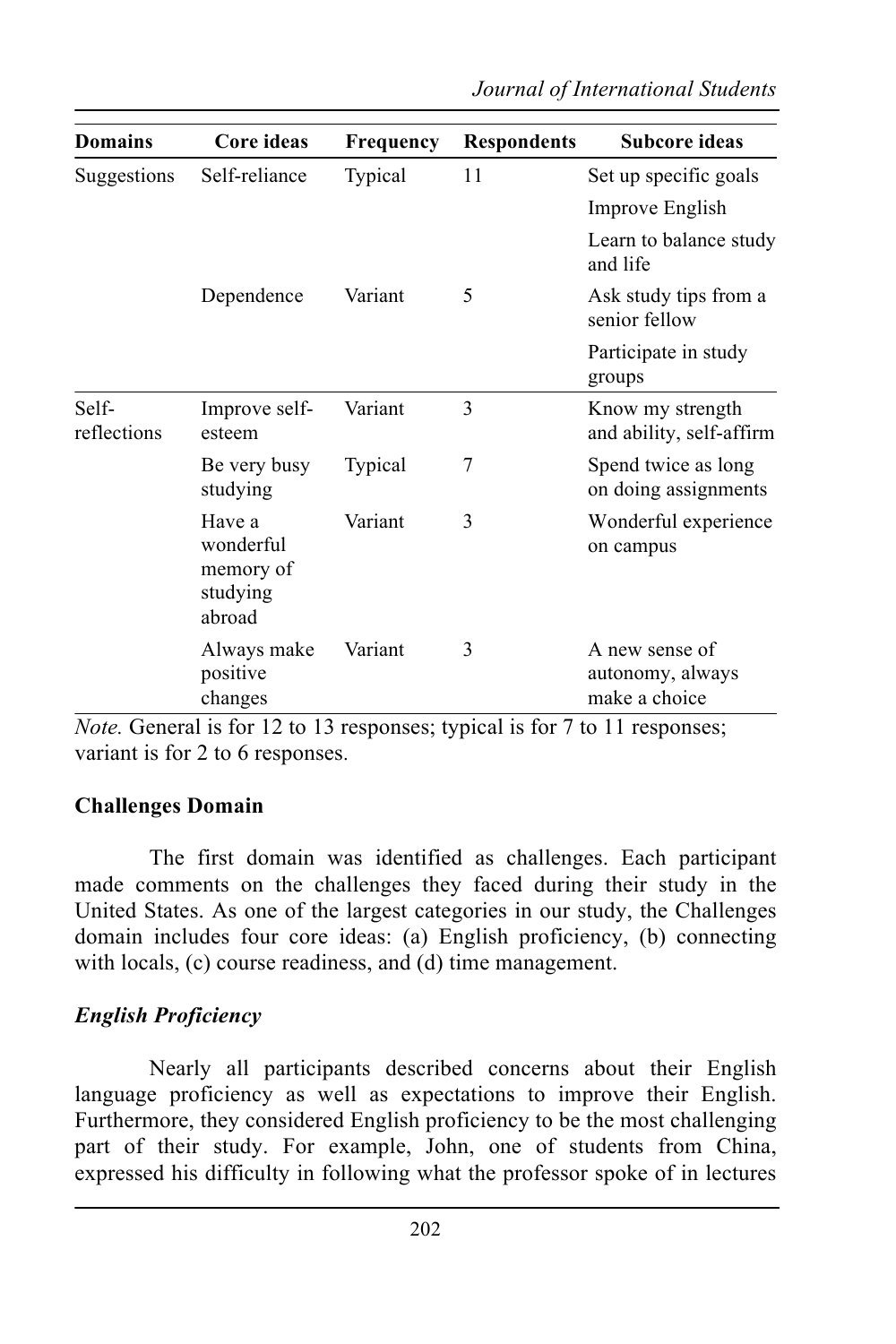stating, "there are a lot of vocabularies I do not know, so I have to look up them on my dictionary and it takes me very long time. After I understand the words, I have missed his (professor) PPT slides." Another student from South Korea, Cho, mentioned that it took him several months adapting to class. As Cho explained, "they [professor and American students] talk too fast and have strong accent; it is very difficult for me to understand what they are talking about." Other participants reported similar concerns in their English language skills, especially in communication with other students and professors and with writing an academic paper. This core idea is consistent with some other findings related to English proficiency among Asian international students (Li et al., 2016; Li et al., 2014; Mak, Bodycott, & Ramburuth, 2015).

#### *Connecting with Locals*

This core idea entailed interaction with faculty, staff, and students through different methods of communication such as face-to-face, emails, texts, and phone calls. The majority of participants reported that they felt disconnected from their professors and classmates. For example, Emma, a master's student from China, shared, "I barely talk to my advisor. I have no idea what other professors and students are doing. No idea how to approach them." Another student, Peter, a PhD student from Taiwan, expressed his concerns about networking by stating that, "I want to know what research other professors and students are doing in the department, and do not know how to speak to them. I realize that I need my advisor and other professors to recommend some job opportunities for me. But I did not build a good relationship with them in the past. So I am afraid that I will not get strong recommendations from my professors when I seek jobs. It makes me very frustrated now."

## *Course Readiness*

All participants shared how being immersed in an academic culture that was different from their own influenced their course readiness and awareness of their own cultural norms. In our study, participants focused on three major course challenges that they have personally experienced: (a) adapting to a professor's teaching style (e.g., PowerPoint, syllabus), (b) selecting courses wisely (e.g., online, face-to-face, or hybrid), and (c) adjusting study loads (e.g., 9 to 18 credit hours). For example, Han, an undergraduate student from China, said, "the department helps decide what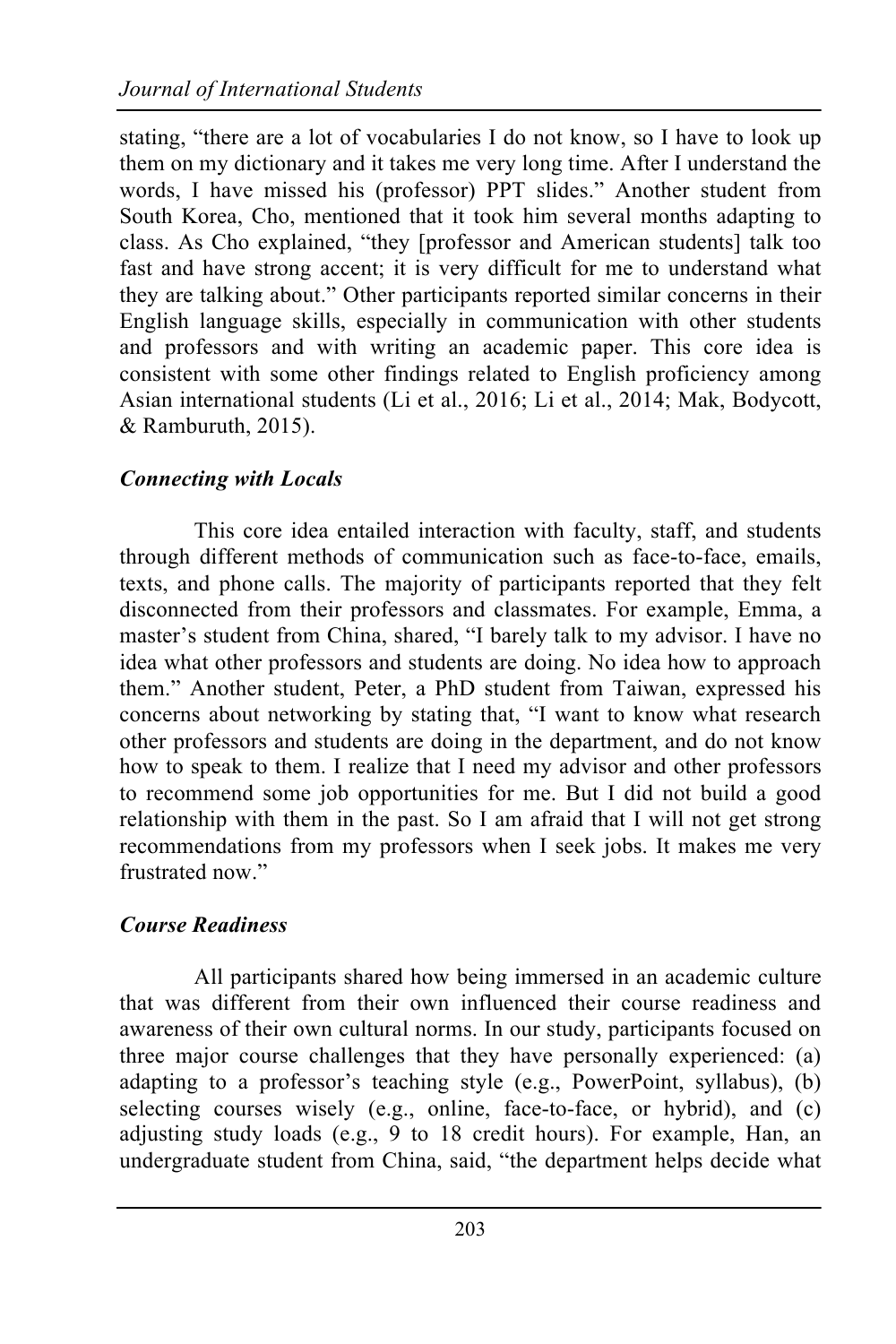courses I need to take as a freshman while I am in China. Here I have to select the course by myself. Although I have an advisor to give me some suggestion, I think that it does not help me too much. It is a little bit challenging for me. I am not ready for this."

### *Time Management*

Three out of 13 participants made comments related to time management during their study. A common perception among students is that they are always short on time. Tina, a Japanese student, remarked, "there are so much going on at our university campus. I feel overcommitted and need to prioritize my time. My schedule is very tight because I am taking on too much<sup>"</sup>

#### **Feelings Domain**

The second domain identified was Feelings. This represented a categorization of expressed feelings associated with academic adaptation. Coders came to consensus on two core ideas that consisted of positive and negative feelings within the content of this session. Further, a total of five subcore ideas emerged related to negative feelings (frustration, overwhelming, stress, exhaustion, and powerlessness) as well as positive feelings (fun, positiveness, and determination). Surprisingly, nearly all participants reported negative feelings which they had experienced during their study. For example, Han stated,

*"I am super busy in my freshman year. I have to take care of my stuff such as selecting dorm, finding appropriate roommates, selecting courses, and buying texts. It's overwhelming and very stressful! Nobody helps me. I do not know where to find helps. Sometimes, I really want to go back to my country so I do not need to handle so many things. Studying here might be a wrong choice. I feel frustrated because I am unable to keep up with my class. But I do not go back home because I promise my parents that I will obtain a degree here. I must not lose their faces. I am exhausted."*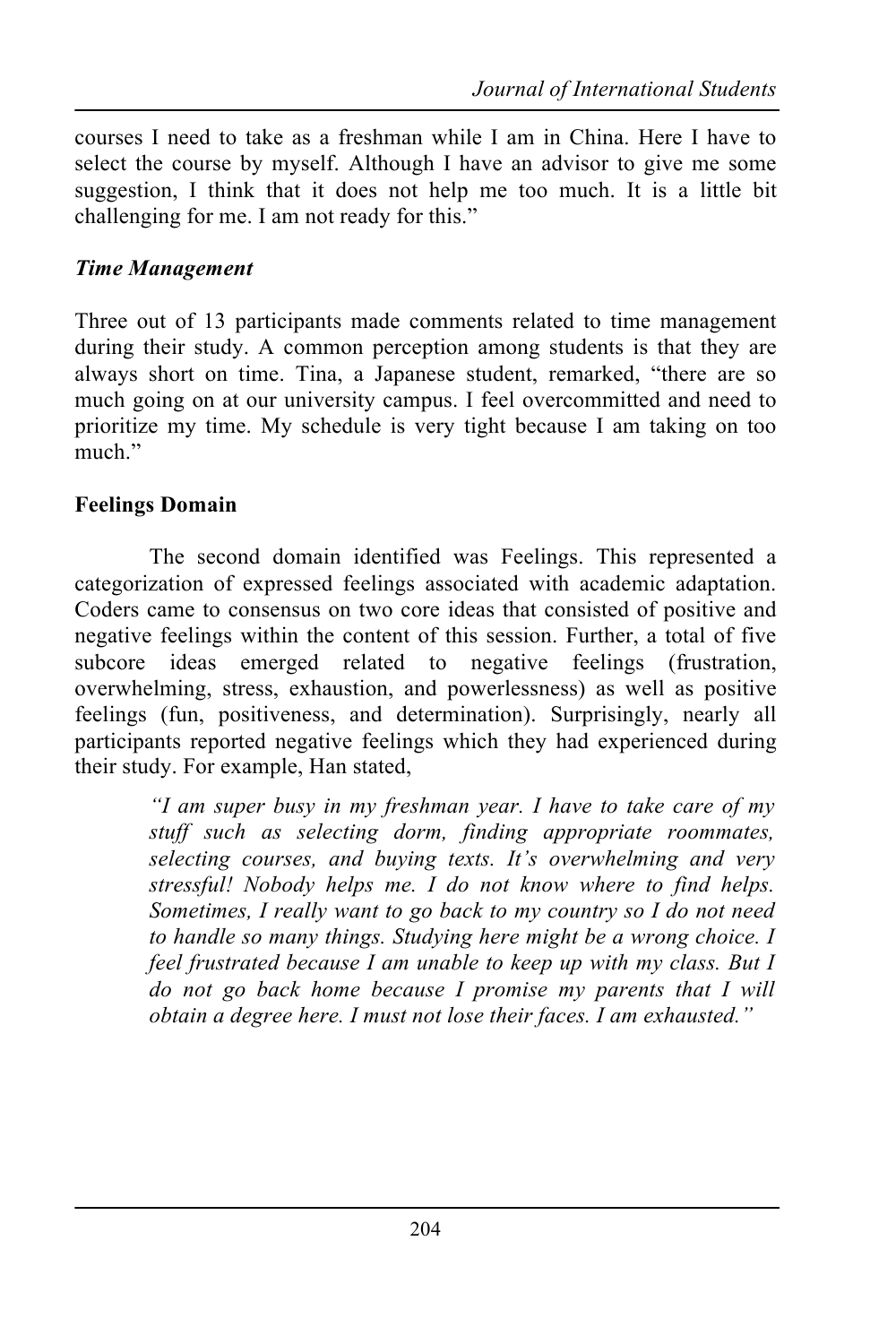## **Strategies Domain**

For the purpose of this study, *strategies* are defined as the plan of action East Asian international students used to cope with their academic challenges. Given the sources of help and advice students seek, coders agreed that strategies consisted of self-reliance (12 responses), dependence (eight responses), and isolation (two response), namely depending on self, asking help from others, or relying on neither self nor others. Interestingly, 12 participants reported that they were inclined to depend on themselves (e.g., manage time effectively, study hard) while two considered themselves as being isolated (e.g., "I don't care about my scores! I just want to get my degree and go back to my country so I do not necessarily study as hard as others," "I am a home bird. I enjoy watching movies and playing video games in my apartment after the class."). Furthermore, eight participants discussed the importance of seeking help and advice from others (e.g., participate in study teams, utilize campus resources). Chris, a student from South Korea, noted, "American class put a high emphasis on teamwork. I learn a lot from teamwork with my American classmates and professors." Another student, Emma, discussed campus resources, stating, "there are many free resources you can utilize on campus such as counseling, recreation, career, and writing center. I like going to writing center to revise my paper, career center to do career interest test, and recreation center for workout<sup>"</sup>

## **Suggestions Domain**

The Suggestions domain emerged based on suggestions participants gave to their fellow students. Coders came to consensus on suggestions which included two types of options (self-reliance and dependence strategy) that participants gave related to sources of help and advice on campus. Three subcores were found within the self-reliance strategy while two were from the dependence strategy. Consistent with findings in the Strategies domain, a majority of participants suggested that fellow students should depend on themselves (self-reliance strategy) through the following methods: (a) set up specific goals, (b) improve English, and (c) learn to balance study and life. Likewise, the dependence strategy suggestion included: (a) ask for study tips from a senior fellow and (b) utilize campus resources. Alan, a doctoral student from Taiwan, gave his suggestions as follows: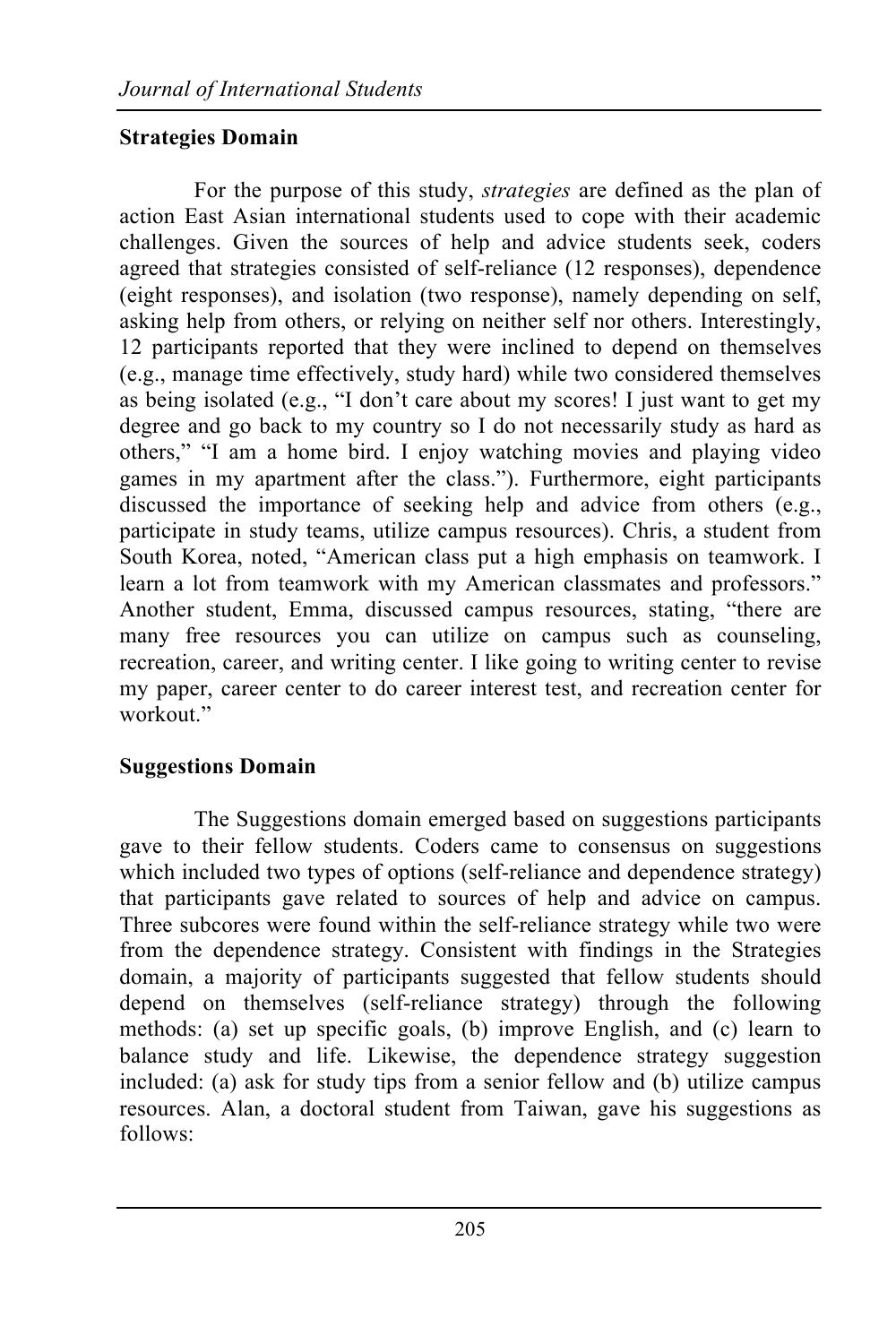*"I saw many Asian students transfer from other majors to Electric Engineering. They often struggle in this program because they do not know how to study and their English is not good. If I were them, I will improve my English first and ask my professors and classmates on how to survive and excel myself in this department. They [Asian students] sometimes are just too shy to ask questions or simply unwilling to do that. They really need to often seek help from their professors instead of asking their friends from the same country. It's sometimes useless."*

### **Self-Reflections Domain**

In the last domain, participants in our study reflected on a wide array of experiences and feelings that occurred during their study. Core ideas within this domain included: (a) improve self-esteem; (b) being very busy studying; (c) having a wonderful memory of studying abroad; and (d) making positive changes. Importantly, three participants reported they want to improve self-esteem because they suffered from language discrimination on campus. For example, Eason (Chinese graduate) stated,

> *"Sometimes I was reluctant to buy a sandwich on campus because I did not know the type of bread/veggies/cheese and have no idea what to pick. Also, they (sellers) seem not understanding my English and look very impatient while I tried to order. Those people (professors/classmates) often look impatient and down on me because of my accent and syntax. I also feel that my American classmates do not want to make presentations with me because of my English. When I was in a team with them, they discussed and decided what they like to do and gave me the part they were not interested in. It is not respectful to me. It is a discrimination!"*

#### **DISCUSSION**

This study was designed to gain a deeper understanding of academic adaptation among East Asian international students in the United States. Based on previous findings (Bista, 2015; Li et al., 2014; Zhou et al., 2011), our analysis of interviews of 13 participants highlighted five domains related to academic challenges, feelings, strategies, suggestions, and selfreflections. Examining these domains, core ideas, and subcores not only revealed several themes consistent with previous research (Li et al., 2016; Mak et al., 2015; Johnson, 1988; Zhou et al., 2011), it also addressed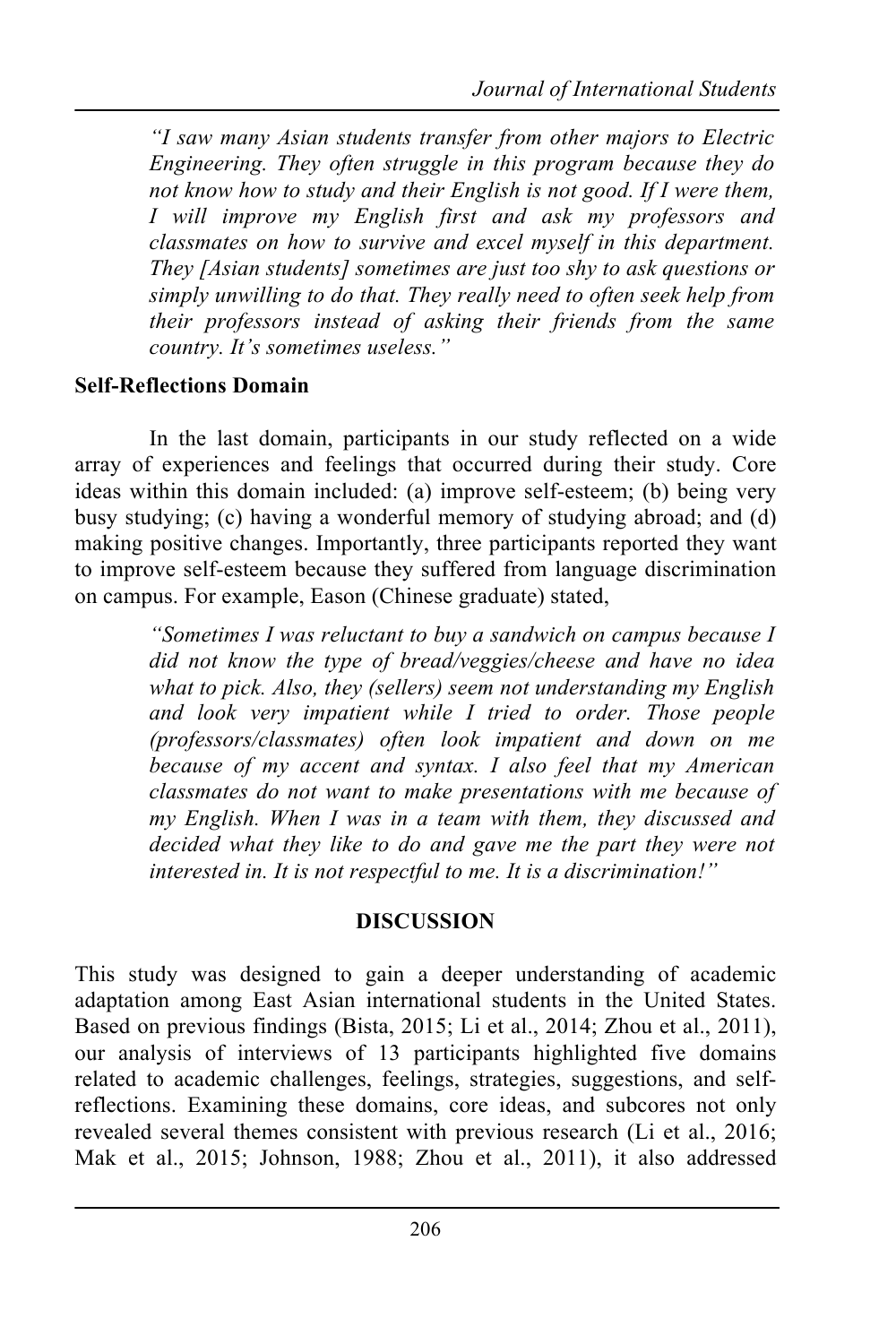primary research questions as follows: "what academic challenges have East Asian students experienced in the United States? How would these students face these challenges?" Finally, the limitations of the study, implications for college counselors, and future research are discussed in the next section.

## **Challenges and Feelings**

Some findings of the challenges domain are compatible with previous research on English proficiency (Li et al., 2014; Mak et al., 2015; Martirosyan, Hwang, & Wanjohi, 2015) and course readiness (Zhou et al., 2011). As Martirosyan et al.'s (2015) study found, English language proficiency has an impact on the academic performance of international students. Other researchers have also stated there is a statistically significant relationship between English proficiency and academic adaptation among Asian international students (Johnson, 1988; Li, Chen, & Duanmu, 2010). Moreover, we discovered there is a strong language learning motivation emerging from our interviews. From East Asian international students' perspectives, we observed that a majority of the participants (from undergrads to doctoral students) realized the importance of enhancing their language skills and were engaged in a variety of activities related to English improvement. Zhou et al.'s (2011) study pointed out high learning motivations and positive learning attitudes from international graduate students. Our results, thus, build on Zhou et al.'s findings and provide evidence in a different context. On the other hand, our study demonstrates inevitable issues involving students' course readiness. Culturally and linguistically different teaching styles, curriculum structure, and the minimum credit hour requirements for international students were impacting these student participants, and could be contributing factors associated with academic adaptive stress. These findings also support Misra, Crist, and Burant's (2003) earlier research that international students' academic stress is associated with coursework and responsibilities.

The feelings that these students described in their interviews were associated with academic stress from heavy course load, academic competence, and high expectations. This is in line with Liao and Wei's (2014) finding that academic stress impacts international students' psychosocial adjustment to life in the United States. In addition, these findings reflect Berry's (1997) theoretical model on acculturative stress, which indicates that characteristics of individual (e.g., East Asian values) influence acculturation experience (e.g., psychological well-being of individuals) in a culturally diverse society. Moreover, participants used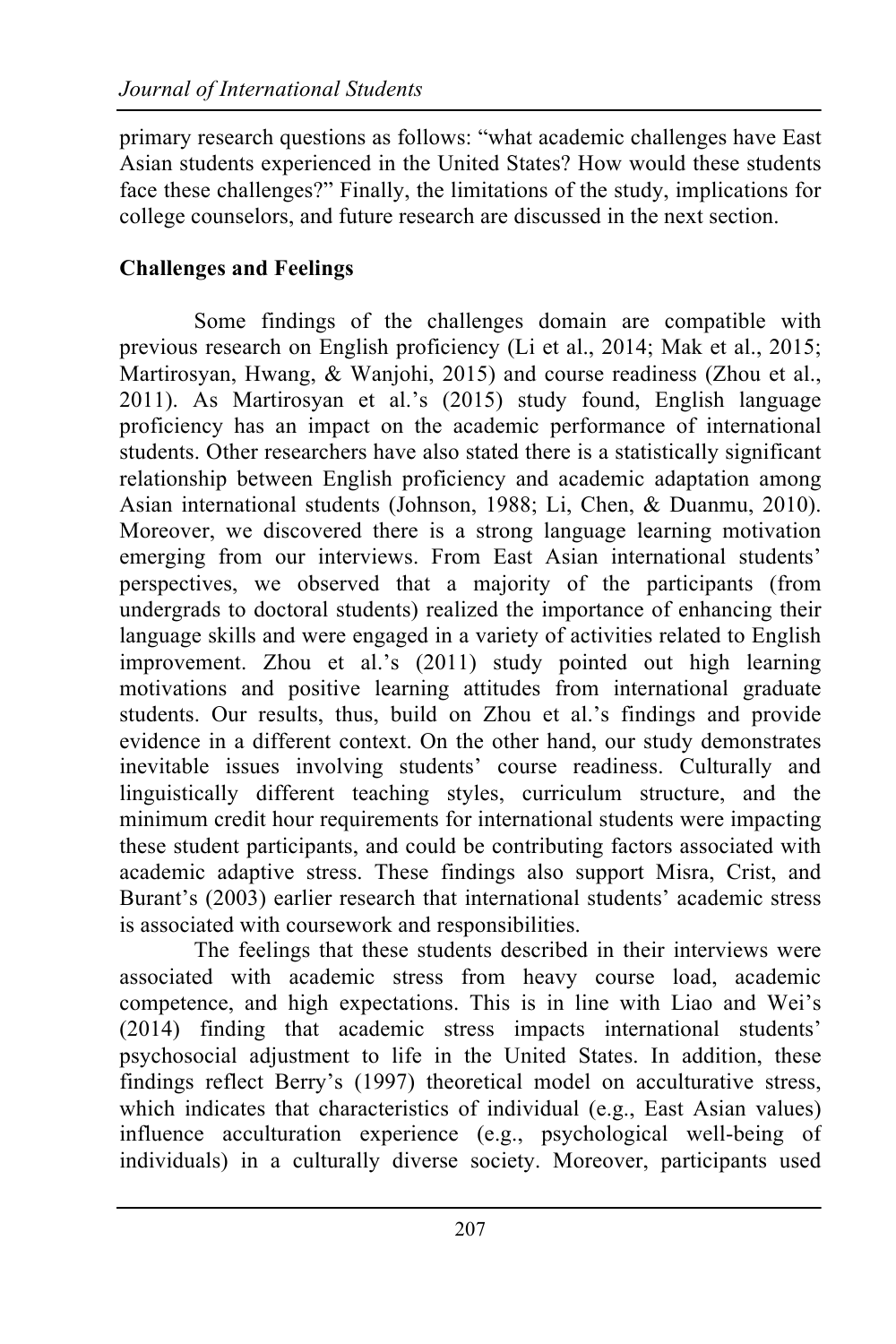many negative terms (e.g., frustrated, stressful) to describe their feelings when asked about their experiences during their study. Similarly, Li et al.'s (2013) findings concluded that Chinese international students suffered a high level of stress and depression in the acculturation process.

#### **Strategies, Suggestions, and Self-Reflections**

The following domains identified by this study include the strategies that students used in relation to academic adaptation. In reference to Berry's (1997, 2005) acculturation strategies, they used self-reliance strategies (attitudes and behaviors for seeking help from themselves), dependence strategies (from others), integration strategies (from both) and isolation strategies (neither depend on themselves nor seek help from others). In our study, participants showed a great tendency to depend on themselves for coping with issues related to academic adaptation. Accordingly, their attitudes and behaviors of help-seeking are focused on self-improvement, self-motivation, and self-worth. These findings for academic strategies support Tao and Hong's (2000) earlier research on how cultural values relate to academic excellence among Chinese students. In the current study, the participants described instances in which they felt obligations to achieve academically due in party to their Asian cultural values and family recognition.

Finally, the self-reliance strategy is also reflected in the Suggestions and Self-Reflection domains and related core ideas. The participants used the same thinking mode to give their peers suggestions and reflect their academic experiences. This finding adds to the literature in this area and may tell East Asian students that their help-seeking strategies start with depending on themselves when facing challenges and difficulties in a culturally different learning environment. Then this strategy would extend from self-reliance to dependence or integration.

## **LIMITATIONS**

As with all studies, the current study had several limitations. First, some student participants (Korean and Japanese students) in our study used their second language (English) to answer our interview questions while some of them (Chinese and Taiwanese students) did in Mandarin. Therefore, they could have possibly held back information or given answers that did not completely express their thoughts, even though participants were given the opportunity to check the interview transcripts. Second, given social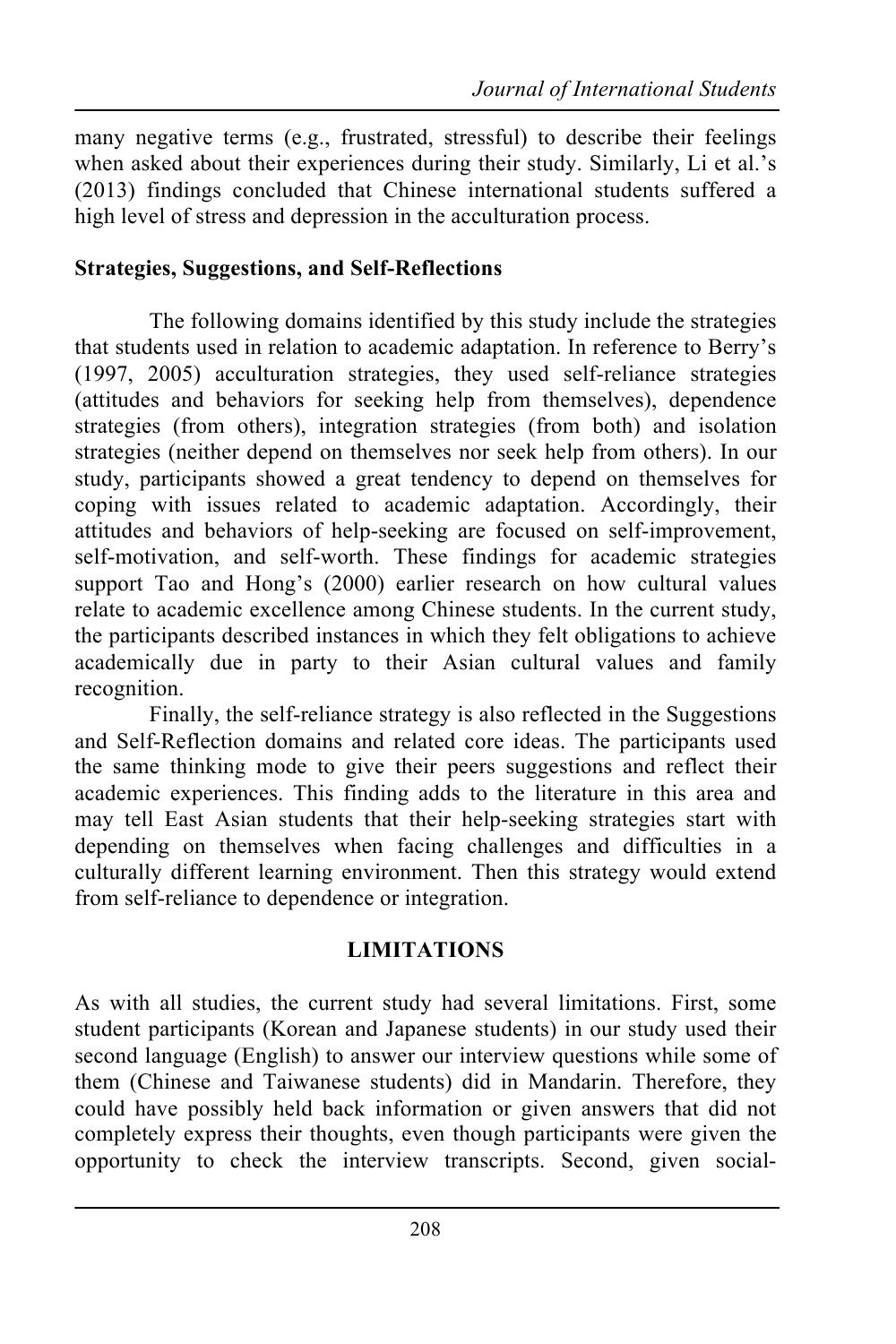desirability bias (Fisher, 1993) and Asian face-saving culture (Yang, 2002; Zane & Ku, 2014), it is also possible that our participants provided perceived socially acceptable responses to questions rather than report their actual thoughts and feelings. Finally, our sample represented students from four of six East Asian countries and 53.8% of participants were from China. These factors may have served as a limitation because our sample could not evenly cover all East Asian countries.

#### **IMPLICATIONS**

Findings from this study have several implications for college counselors, university administrators, and researchers. First, college counselors should be aware of the high learning motivation from the East Asian international students' perspective. Culturally skilled counselors can use these findings to improve their multicultural counseling competency while providing counseling services for students from East Asian countries. For example, nearly all participants reported that they experienced stress and even stigma related to English language proficiency. Counselors can use East Asian student clients' learning motivation to facilitate students' ability to make positive changes and improve their self-esteem during a counseling session. Second, given the findings on low psychological well-being related to academic adaptation, college counselors will be better prepared to help East Asian international students deal with such issues, including providing them with necessary assistance such as counseling and mentoring. University administrators should be aware of cultural and linguistic effects on students' academic adaptation and help mitigate acculturative stress (Berry, 1997) when they recruit students from East Asian countries. Finally, the findings of this study indicate that East Asian international students prefer to choose self-reliance strategies during their academic adaption. Self-reliance can be considered as a virtue; however, sometimes it could make people become reluctant to seek necessary help from others. College counselors and researchers may explore the reasons behind self-reliance strategies and their relationships with English language barriers (Li et al., 2016; Yan & Berliner, 2013) and stigma (Vogel, Wester, & Larson, 2007) among East Asian international students.

#### **FUTURE RESEARCH**

Future research exploring the academic adaptive experiences of East Asian international students using quantitative methods in collecting data would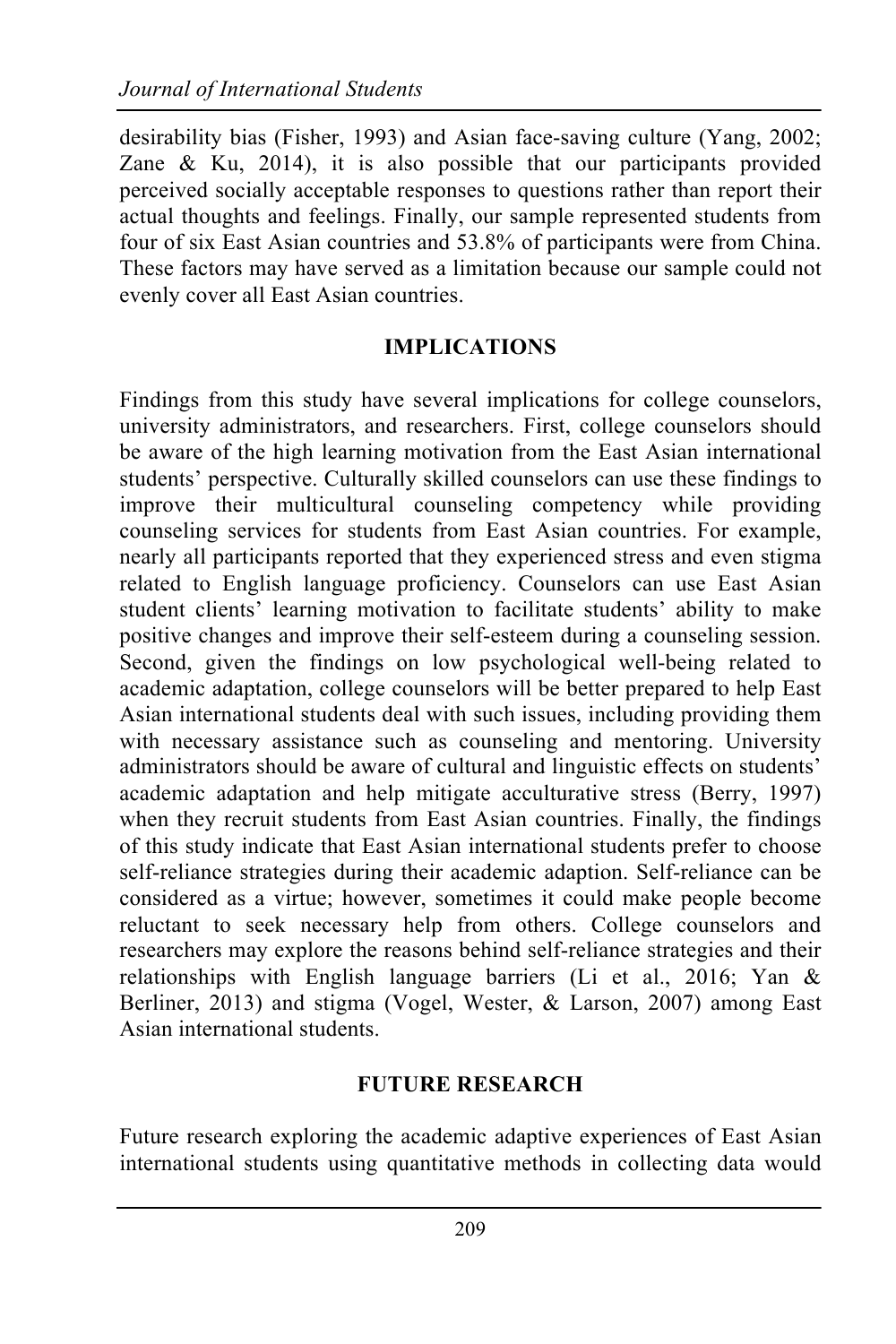provide useful information for college counselors and university administrators who are interested in helping international students. For instance, participants in our study consists of students from four of six East Asian countries, nine undergrads, and more than 50% of participants from China; therefore, it is important to repeat the study with a more diverse and larger pool that evenly represents all East Asian countries. In addition, future studies could explore and compare the self-reliance strategies of East Asian international students who have different lengths of stay in the United States.

#### **REFERENCES**

- Baba, Y., & Hosoda, M. (2014). Home away home: Better understanding of the role of social support in predicting cross-cultural adjustment among international students. *College Student Journal, 48*, 1–15.
- Berry, J. W. (1977). Immigration, acculturation, and adaptation. *Applied Psychology: An International Review, 46*, 5–34. doi: 10.111/ j.14640597.1977.tb01087.x
- Berry, J. W. (2005). Acculturation: Living successfully in tow cultures. *International Journal of Intercultural Relations, 29*, 697–712. doi: 10.1016/j.ijintrel.2005.07.013
- Biggs, J. B. (1996). Western misperceptions of the Confucian-heritage learning culture. In D. A. Watkins & J. B. Biggs (Eds.), *The Chinese learner: Cultural psychological and contextual influences* (pp. 45–68). Hong Kong and Melbourne: Comparative Education Research Center and the Australian Council for Educational Research.
- Bista, K. (2015). Asian international students' college experience: Relationship between quality of personal contact and gains in learning. *Journal of International and Global Studies, 6*, 38–54.
- East Asia. (n.d.). *Oxford Dictionary*. Retrieved from http://www.oxforddictionaries. com/us/definition/american\_english/east-asia?q=east+asia
- Fisher, R. J. (1993). Social desirability bias and the validity of indirect questioning. *Journal of Consumer Research, 20*, 303–315.
- Hamamura, T., & Laird, P. G. (2014). The effect of perfectionism and acculturative stress on levels of depression experienced by East Asian international students. *Journal of Multicultural Counseling and Development, 42*, 205– 217. doi: 10.1002/j.2161-1912.2014.00055.x
- Hill, C. E. (2010). *Consensual qualitative research: A practical resource for investigating social science phenomena.* Washington, DC: American Psychological Association.
- Hill, C. E., Knox, S., Thompson, B. J., Williams, E. N., Hess, S. A., & Ladany, N. (2005). Consensual qualitative research: An update. *Journal of Counseling Psychology*, *52*, 196. doi: 10.1037/0022-0167.52.2.196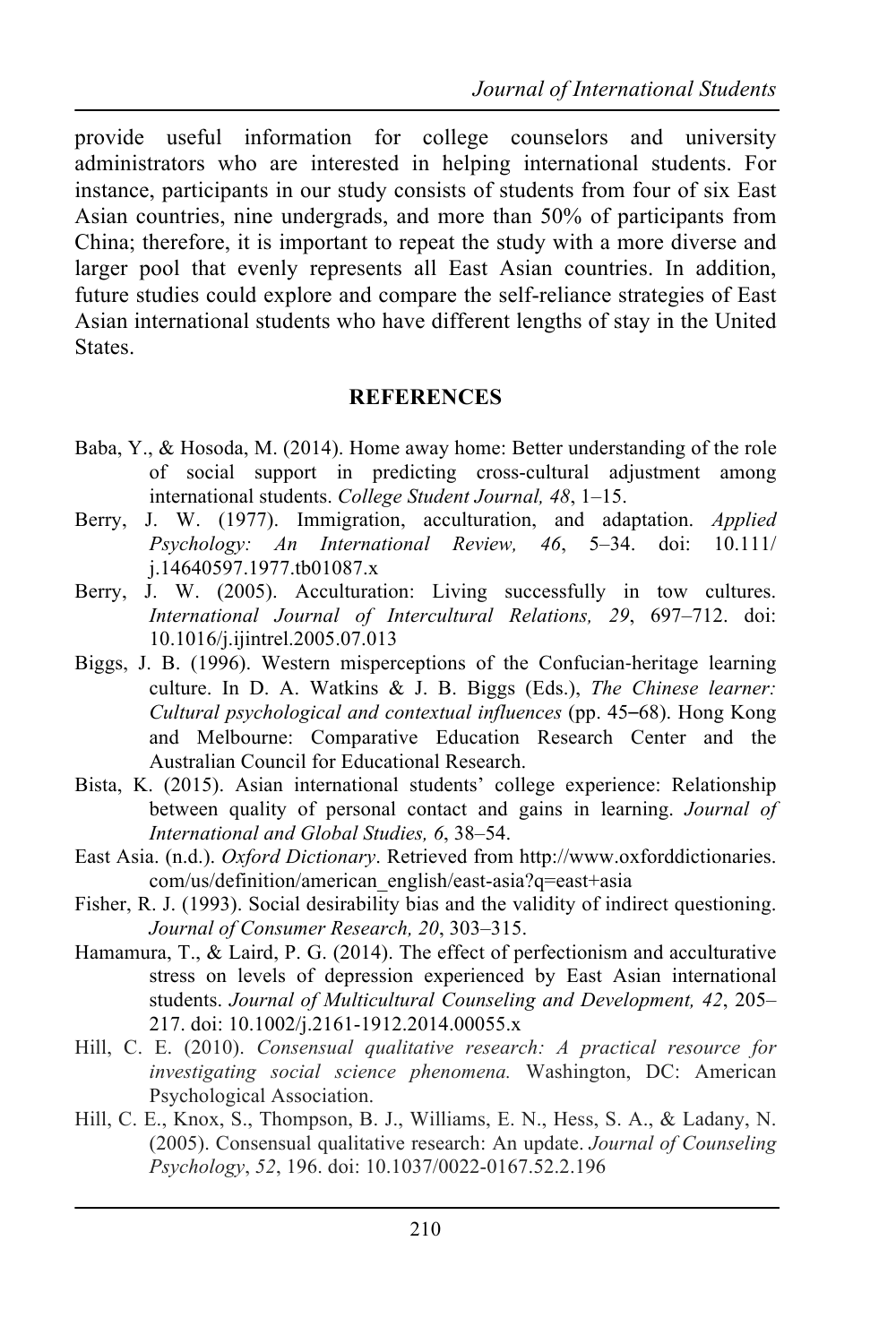- Hill, C. E., Thompson, B. J., & Williams, E. N. (1997). A guide to conducting consensual qualitative research. *The Counseling Psychologist*, *25*, 517– 572. doi: 10.1177/0011000097254001
- Holt, R. (2015). "Let the 'like' one in": Five portals to invite similarity into conversations about 'differences' in Asian Pacific communication. *Journal of Asian Pacific Communication. 25*, 78–96. doi: 10.1075/japc.25.1.1. 05hol
- Institute of International Education. (2016). *Open Doors data*. Retrieved from http://www.iie.org/en/Research-and-Publications/Open-Doors/Data/ International-Students#.VxlxyDArKUk
- Johnson, P. (1988). English language proficiency and academic performance of undergraduate international students. *TESOL Quarterly, 22*, 186–168. doi: 10.2307/3587070
- Kondo-Brown, K. (2009). Heritage background, motivation, and reading ability of upper-level postsecondary students of Chinese, Japanese, and Korean. *Reading in a Foreign Language, 21*, 179–197.
- Leder, G. C., & Forgasz, H. J. (2004). Australian and international mature students: The daily challenges. *Higher Education Research & Development, 23*, 183–198. doi: 10.1080/0729436042000206654
- Leong, P. (2015). Coming to America: Assessing the patterns of acculturation, friendship formation, and the academic experiences of international students at a US college. *Journal of International Students*, *5*, 459–474.
- Li, G., Chen, W., & Duanmu, J-L. (2010). Determinants of international students' academic performance: A comparison between Chinese and other international students. *Journal of Studies in International Education, 14*, 389–405. doi: 10. 1177/1028315309331490
- Li, J., Liu, X., Wei, T., & Lan, W. (2013). Acculturation, Internet use, and psychological well-being among Chinese international students. *Journal of International Students, 3*, 174–192.
- Li, J., Marbley, A. F., Bradley, L., & Lan, W. (2016). Attitudes toward seeking counseling services among Chinese international students: Acculturation, ethnic identity, and language proficiency. *Journal of Multicultural Counseling and Development*, *44*, 65–76. doi: 10.1002/jmcd.12037
- Li, J., Wang, Y., & Xiao, F. (2014). Psychological wellbeing of East Asian international students: A systematic literature review. *Journal of International Students, 4*, 301-313.
- Liao, K. Y., & Wei, M. (2014). Academic stress and positive affect: Asian value and self-worth contingency as moderators among Chinese international students. *Cultural Diversity and Ethnic Minority Psychology, 20*, 107–115. doi: 10.1037/a0043071
- Light, R. L., Xu, M., & Mossop, J. (1987). English proficiency and academic performance of international students. *TESOL Quarterly*, *21*, 251–261. doi: 10.2307/3586734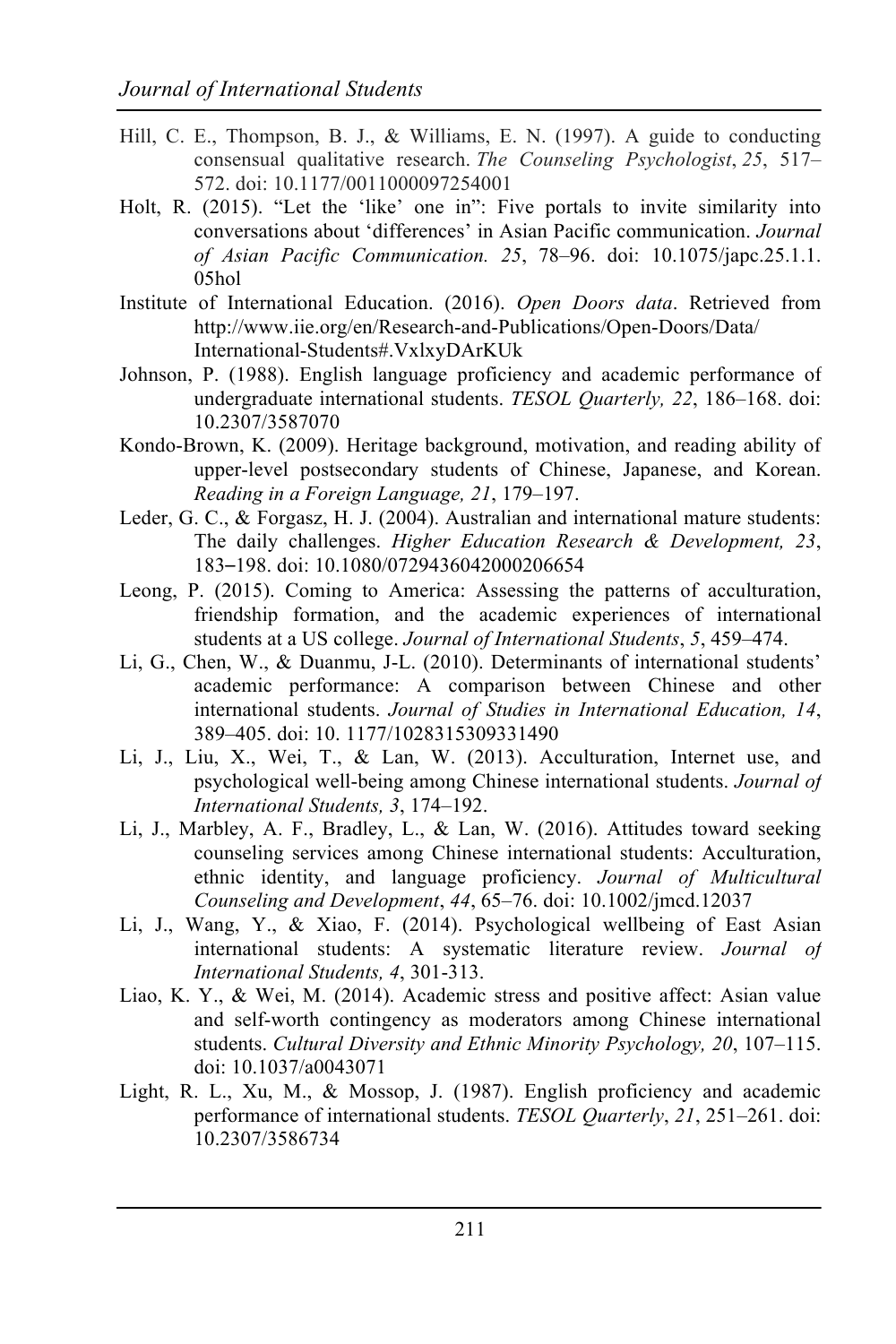- Liu, J. (2001). *Asian students' classroom communication patterns in U.S. university: An emic perspective.* New York: Greenwood.
- Mak, A. S., Bodycott, P., & Ramburuth, P. (2015). Beyond host language proficiency: Copying resources predicting international students' satisfaction. *Journal of Studies in International Education, 19*, 460–475. doi: 10.1177/1028315315587109
- Martirosyan, N. M., Hwang, E., & Wanjohi, R. (2015). Impact of English proficiency on academic performance of international students. *Journal of International Students, 5*, 60–71.
- McClure, J. W. (2003). *The experiences of Chinese international postgraduates studying in Singapore* (Doctoral dissertation)*.* Retrieved from https://experts.griffith.edu.au/publication/nf6d46b3be22c087c43fde675998 78cb1
- Misra, R., Crist, M., & Burant, C. (2003). Relationship among life stress, social support, academic stressors and reactions to stressors of international students in the United States. *International Journal of Stress Management, 10*, 137–157. doi: 10.1037/1072-5245.10.2.137
- NAFSA: Association of International Educators. (2015). Welcoming foreign students to U.S. institutions is vital to American public policy. Retrieved from https://www.nafsa.org/ /File/ /2016 campaign issuebrief.pdf
- Poyrazli, S., Kavanaugh, P. R., Baker, A., & Al-Timimi, N. (2004). Social support and demographic correlates of acculturative stress in international students. *Journal of College Counseling*, *7*, 73–82. doi: 10.1002/j.2161-1882.2004. tb00261.x
- Ritter, Z. S. (2015). Taboo or Tabula Rasa: Cross-racial/cultural dating preferences amongst Chinese, Japanese, and Korean international students in an American university. *Journal of International Students, 5*, 405–419.
- Rosenthal, D. A., Russell, J., & Thomson, G. D. (2008). The health and wellbeing of international students at an Australian university. *Higher Education, 55*, 51–67. doi: 10.1007/s10734-006-9037-1
- Roy, S. R. (2013). Educating Chinese, Japanese, and Korean international students: Recommendations to American professors. *Journal of International Students, 3*, 10-16.
- Samuelowicz, K. (1987). Learning problems of international students: Two sides of a story. *Higher Education Research & Development, 6,* 121–134. doi: 10.1080/072943687006024
- Spinks, J. A., & Ho, D. Y. F. (1984). Chinese students at an English-language university: Stressors in the United States. *Journal of College Student Development, 54*, 62–84. doi: 10.1353/csd.2013.0010
- Tao, V., & Hong, Y. Y. (2000). A meaning system approach to Chinese students' achievement goals [Chinese]. *Journal of Psychology in Chinese Societies, 1*, 13–38.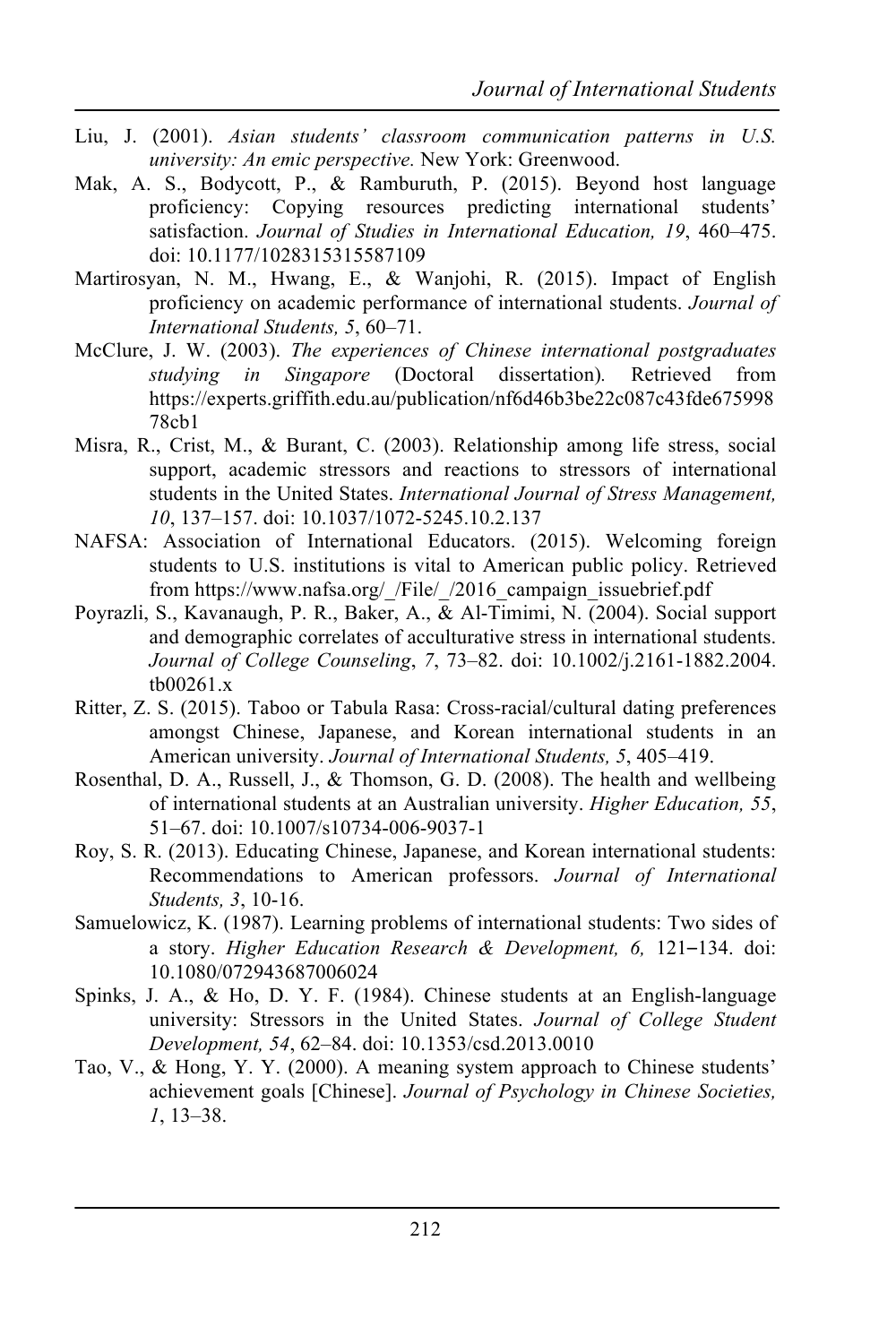- Vogel, D. L., Wester, S. R., & Larson, L. M. (2007). Avoidance of counseling: Psychological factors that inhibit seeking help. *Journal of Counseling & Development, 85*, 410–422. doi: 10.1002/j.1556-6678.2007.tb00609.x
- Watkins, D. A. (1996). Hong Kong secondary school learners: A developmental perspective. In D. A. Watkins & J. B. Biggs (Eds.), *The Chinese learner: Cultural psychological and contextual influences.* (pp. 107–120). Hong Kong and Melbourne: Comparative Education Research Center and the Australian Council for Educational Research.
- Wong, J. (2004). Are the learning styles of Asian international students culturally or contextually based? *International Education Journal, 4*, 154–166.
- Yan, K., & Berliner, D. C. (2013). Chinese international students' personal and sociocultural stressors in the United States. *Journal of College Student Development, 54*, 62–84. doi: 10.1353/csd.2013.0010
- Yang, S. (2002). 'Chaemyoun-saving (Face saving)' due to Koran job loss: Listening to men's voices. *Journal of Comparative Family Studies, 33*, 73– 95.
- Yeh, C. J., & Inose, M. (2003). International students' reported English fluency, social support satisfaction, and social connectedness as predictors of acculturative stress. *Counseling Psychology Quarterly, 16*, 15–28.
- Yu, B., & Downing, K. (2011). Determinants of international students' adaptation: Examining effects of integrative motivation, instrumental motivation and second language proficiency. *Journal of Educational Studies, 38*, 457–471. doi: 10.1080/03055698.2011.643111
- Zane, N., & Ku, H. (2014). Effects of ethnic match, gender match, acculturation, cultural identity, and face concern on self-disclosure in counseling for Asian Americans. *Asian American Journal of Psychology, 5*, 66–74. doi: 10.1037/a0036078
- Zhou, Y., Frey, C., & Bang, H. (2011). Understanding of international graduate students' academic adaptation to a U.S. graduate school. *International Education, 41*, 76–94.

**JIAQI LI, PhD, LPC, NCC, is an Assistant Professor at the Department of** Counseling, Educational Leadership, Educational and School Psychology, Wichita State University. His research interests include cross-cultural adaptation, career counseling, Internet addiction, and child and adolescent counseling as well as emotional disturbance, play therapy, and academic achievement in the school setting. Email: jiaqi.li@wichita.edu

**YANLIN WANG,** PhD, is a Visiting Assistant Professor of Chinese in the Department of Classical and Modern Languages and Literatures at Texas Tech University. She received her Doctor of Education in Instructional Technology at Texas Tech University. Her research focuses on technology